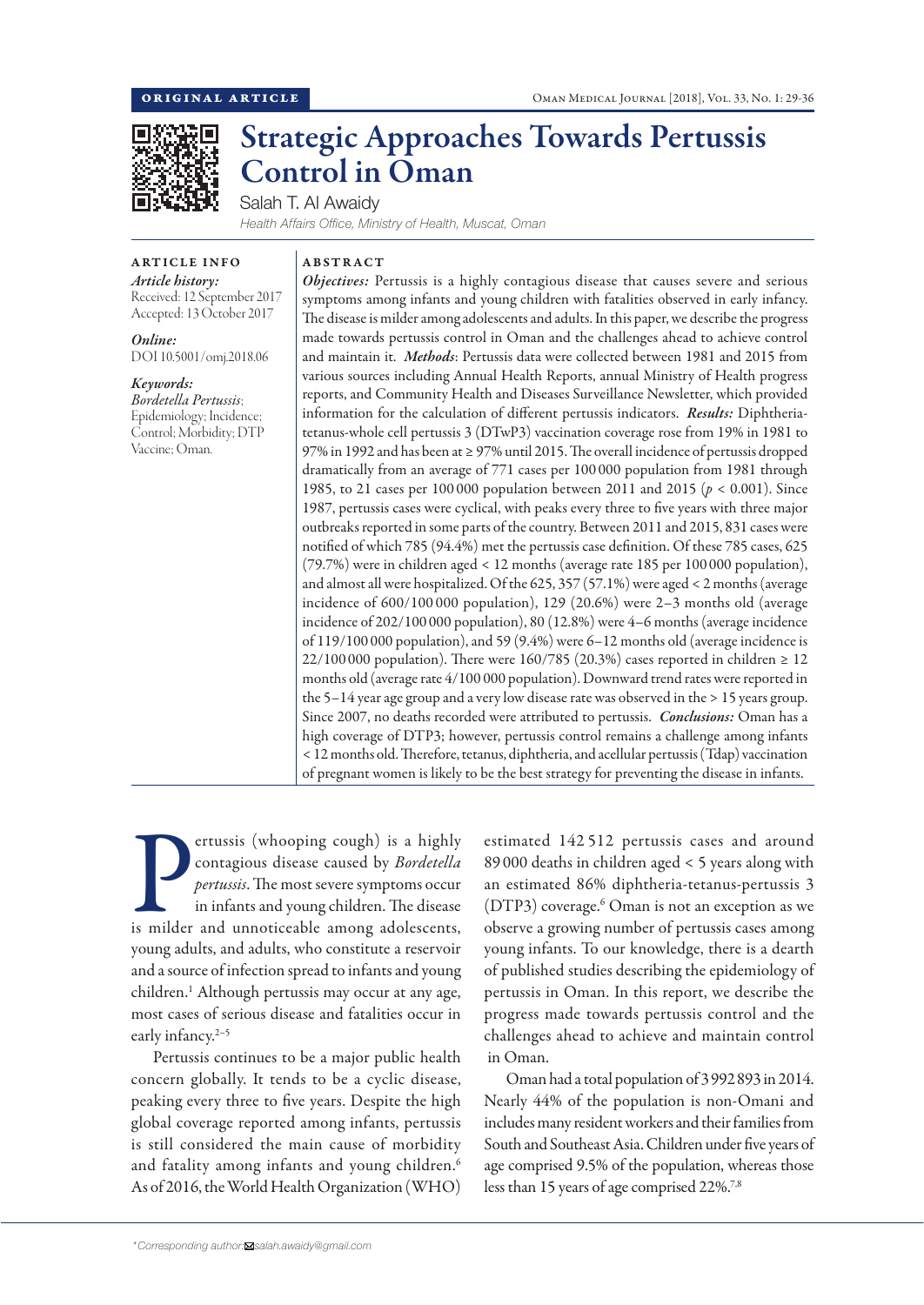## METHODS

Pertussis data were collected from 1981 to 2015 from various sources including Annual Health Reports,7 annual Ministry of Health (MOH) progress reports, ex. Directorate General of Health Affairs (DGHA), and Community Health and Diseases Surveillance Newsletter, which provided information for the calculation of different pertussis indicators. These included pertussis incidence, DTP3 coverage, case demographics (age, residency, vaccination status), and the proportion of clinical cases meeting the definition that were laboratory tested. The incidence of pertussis per 100 000 population was also calculated. Data analysis was conducted using Epi-Info 6 software with a *p*-value < 0.050 as a cutoff point for significance of the association using the chi-square test.

Between 1981 and 2015, a suspect case was defined as a person with a cough and at least one of the following symptoms: paroxysms of coughing, inspiratory 'whoop', post-tussive vomiting (i.e., vomiting immediately after coughing), white blood cell count with absolute lymphocytes over 15 000 per cubic millimeter or more, and cases that were clinically or laboratory-confirmed.<sup>9,10</sup>

Nasopharyngeal swab and culture are used to confirm *B. pertussis* etiology and to evaluate the contribution of other *Bordetella* species. Multitarget polymerase chain reaction assays were also performed on specimens from pertussis cases collected from clusters and outbreaks and submitted to the clinical microbiology laboratory at Royal Hospital or Oman's Central Public Health Laboratory (CPHL), a WHO Accredited Regional Reference Laboratory.

A confirmed case is a suspect case with positive isolation of *B. pertussis,* a significant rise in specific antibody (e.g., IgG or IgA), or with an epidemiological link (e.g., household contact with laboratory-confirmed case within 28 days before or after the onset of illness in the subject).

The contacts of a confirmed case of pertussis were to be managed as follow: keep infants and young children away from the patient at hospital or at home. Those known to have been in close contact with the patient were to be given chemoprophylaxis with erythromycin 30–50 mg/kg body weight per day for 14 days along with verifying the vaccination status of those close contacts, and where appropriate, vaccinating them with diphtheria-tetanus-whole cell pertussis (DTwP) vaccine.9

All pertussis-related activities, including vaccination and laboratory testing of suspected pertussis cases, are financially supported by the government and provided free of charge at government health facilities for all nationals and non-national residents. Vaccinations with DTwP vaccine and for other diseases are provided in all primary health care centers (public institutions) and some private institutions certified for vaccination.

A unique defaulter retrieval system was also introduced to complement the program. Parents of any child who missed the vaccination appointment are called by the Extended Programme of Immunization (EPI) staff nurse. If there is no response from the parents for more than two weeks, a home visit is carried out by a public health sanitarian.<sup>11</sup>

Furthermore, by 1994, the MOH established a policy that requires a proof of completion of all routine vaccinations including DTwP3 and booster vaccines, for any eligible child and/or person upon school entry at any level. Children or any eligible person with an incomplete or unknown vaccination status are required to complete the recommended childhood schedule.

Pertussis vaccination with tetanus, diphtheria and acellular pertussis (Tdap) vaccine for health care workers (HCW) was implemented in 2012.

All health facilities forward the vaccination coverage data monthly to the EPI section at the Department of Communicable Disease Control (CDC), MOH. DTwP vaccine coverage is calculated using DPT3 administered as the numerator, and the number of surviving infants or the number of infants and children registered at health facilities as the denominator. Data on DTP vaccination coverage and other statistics are analyzed at both governorate and national levels, and feedback is regularly sent to all health facilities and concerned health authorities.<sup>9-11</sup> In addition, the administrative coverage is confirmed by periodic validation of the vaccination coverage data using data quality selfassessment every three years and coverage evaluation surveys every five years.

Pertussis notification is integrated into the national communicable diseases surveillance system. This system monitors pertussis incidence and other notifiable vaccine-preventable diseases. The MOH requires all health facilities, including private institutions, notify suspect pertussis cases within seven days along with vaccination status and contacts.

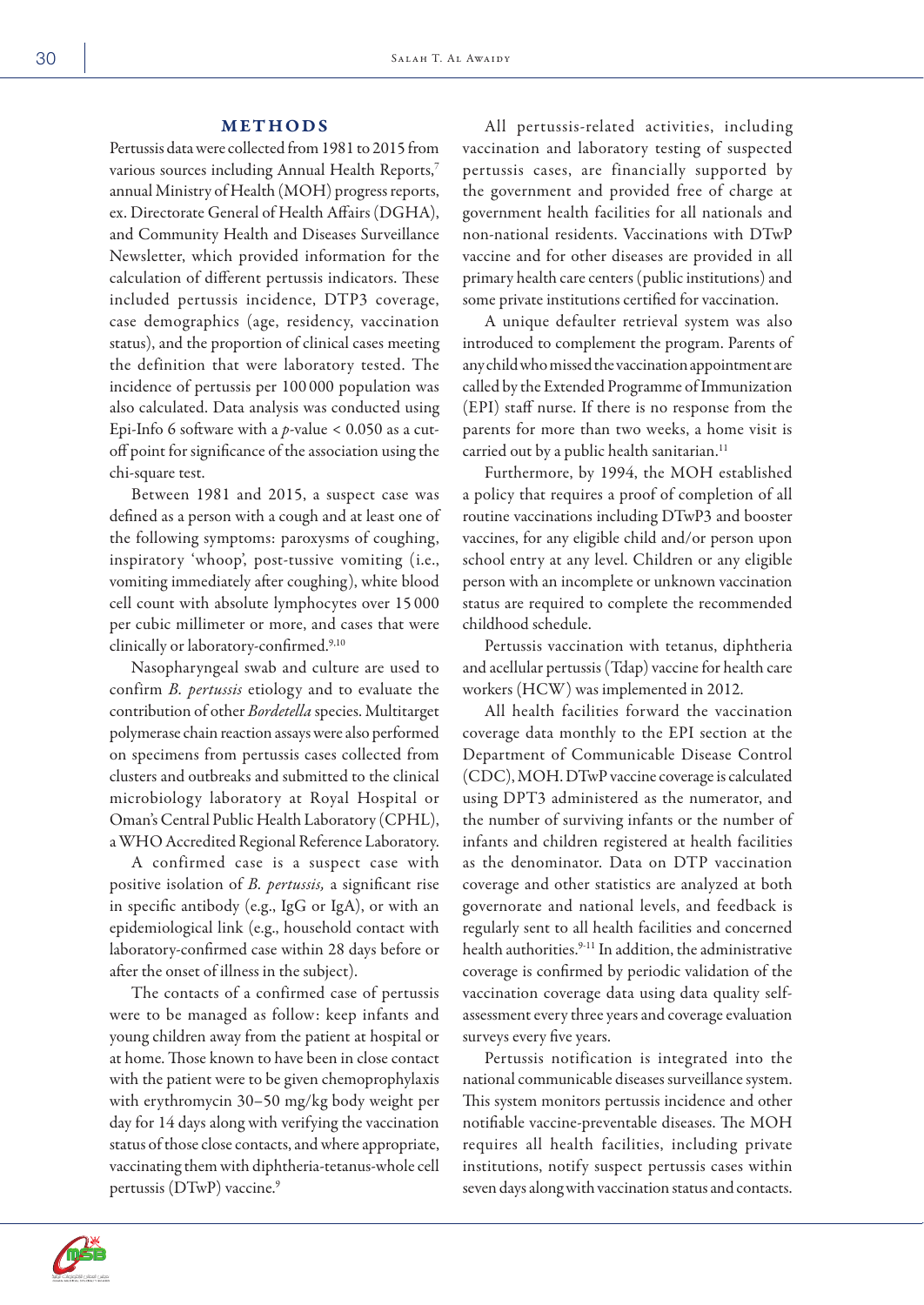

Figure 1: Number of reported pertussis cases and the incidence rate of pertussis and diphtheria-tetanuspertussis vaccine 3 (DTP3) coverage (%) by year of report, Oman, 1981–2015.

Regular reporting from all institutions must be done promptly, including zero reporting of pertussis. The MOH periodically sends communications to all doctors reminding them about the requirement for timely and zero reporting of pertussis. Governorate epidemiologists are assigned at all governorates to oversee surveillance activities.<sup>11</sup>

As per the national policy, an outbreak is defined as the occurrence of a cluster of five or more suspected cases, or a confirmed case of pertussis<sup>11</sup> and warrants immediate initiation of outbreak control activities. According to the national guidelines, all outbreaks should be investigated within 48 hours. Clinical specimens should be obtained from all suspected cases and sent to the CPHL within three days. In addition, contacts of suspected pertussis cases including infants, children of  $\geq 1$  year, and adults are checked for their vaccination history. If there is no evidence of vaccination, vaccination is warranted. All outbreaks of pertussis are investigated with particular reference to age, sex, vaccination status, and history of contact with pertussis cases.

#### RESULTS

In 1981, vaccination with DTwP vaccine was introduced into EPI for children at three, five, and seven months of age. In response to a pertussis outbreak in 1997, by January 1998, DTwP vaccination was rescheduled to six weeks, three

months, five months, and a booster at 15 months of age. In January 2008, the DTwP was rescheduled to be given at two, four, and six months, and a booster at 18 months. In 2003, pentavalent vaccine (DTwP, *Haeomophilus Influenzae* type b [Hib] and Hepatitis B [HepB]) was introduced at the same age (two, four, and six months). In January 2015, pentavalent vaccine at two and four months was replaced with hexavalent (DTaP, Hib, HepB, and inactivated polio vaccine [IPV]). The proportion of young children who were vaccinated with DTwP3 rose from approximately 19% in 1981 to 97% in 1992 and has since been maintained at that level [Figure 1]. DTwP3 and DTwP boosters (18 months) have been maintained at  $\geq$  97% nationally and provincially (governorate) since, as well as timeliness of vaccination at ≥ 97%. The administrative coverage has been confirmed by coverage evaluation surveys conducted in 2008.12 Nationally, Tdap vaccination coverage of healthcare workers has been reported at between 60–70%.

Since the introduction of DTP vaccine in 1981, the overall incidence of pertussis dropped dramatically by late eighties. The incidence rate per 100 000 population has fallen nationwide from an average of 771 cases per 100000 population between 1981 and 1985 to 20 cases per 100 000 population between 1986 and 1990, 72 cases per 100 000 population from 1996 to 2000, nine cases per 100 000 population between 2006 and 2010, and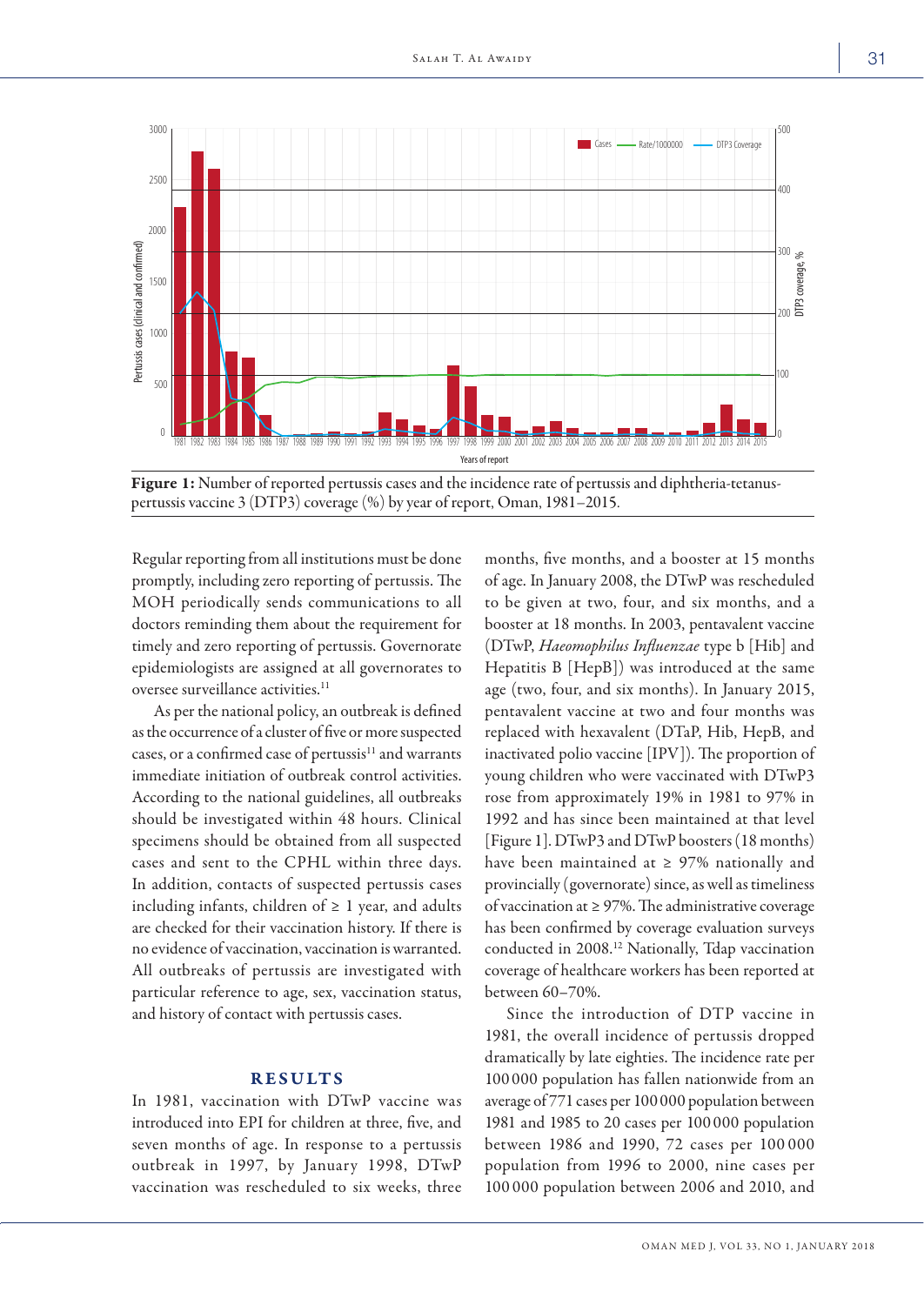

Figure 2: Pertussis incidence rates by year of report, Oman, 1981–2015.

21 cases per 100 000 population between 2011 and 2015. Between 1981 and 2015, the pertussis incidence rate fell from 771 to 21 per 100 000 population (*p* < 0.001) [Figure 2].

Between 2011 and 2015, a total of 831 cases were notified, of which 785 (94.4%) met the pertussis case definition, and 119 (15.1%) yielded positive for pertussis. Due to the difficulties associated with the laboratory confirmation of pertussis, only outbreaks or clusters were investigated.Out of the total cases, 203 (25.8%), 183 (23.3%), 157 (20.0%), 105 (13.3%), and 83 (10.5%) were reported from North Sharqiyah, Muscat, North Batinah, Dhofar, and South Batinah governorates, respectively [Figure 3].

In the vaccine era and since 1987, the pertussis cases in Oman are cyclical, with peaks every three to five years [Figure 1]. Subsequently, three major outbreaks of pertussis were reported in some parts of the country. In 1997, a total of 694 laboratoryconfirmed cases were reported from North Batinah governorate with an incidence rate of 31 per 100000 population (694/2 256 000\*100 000). The age distribution of the cases revealed that 490 (70.6%) occurred in infants ≤ three months of age giving an incidence rate of 4702 cases per 100000 population under three-month-olds (490/10 420\*100 000). Nearly all cases were hospitalized. These cases were unvaccinated as they were not of age for the first dose of DTwP1 vaccine. In response to pertussis outbreak, in January 1998, DTwP vaccination was rescheduled to be given at six weeks, three and five months, and a booster at 18 months.

The second outbreak was reported in 2003, with 149 pertussis cases notified [Figure 1] giving an incidence rate of 6 per 100 000 population (149/2 340 851\*100 000).

The last large pertussis outbreak (30 cases) was reported in 2013 with a rate of 8 per 100 000 population (250/3855206\*100000). Out of the total, 168 cases were notified among infants < 2 months old with the rate of 1 390 per 100 000 population (168/12081\*100000). Of those, 112 (36.2%) and 62 (20.0%) cases were reported from North Sharqiyah and Muscat governorates, respectively.

Between 2011 and 2015, the overall total number of cases reported was 785 (average 157). Of the total, 625 (79.6%) infants were less than 12 months old



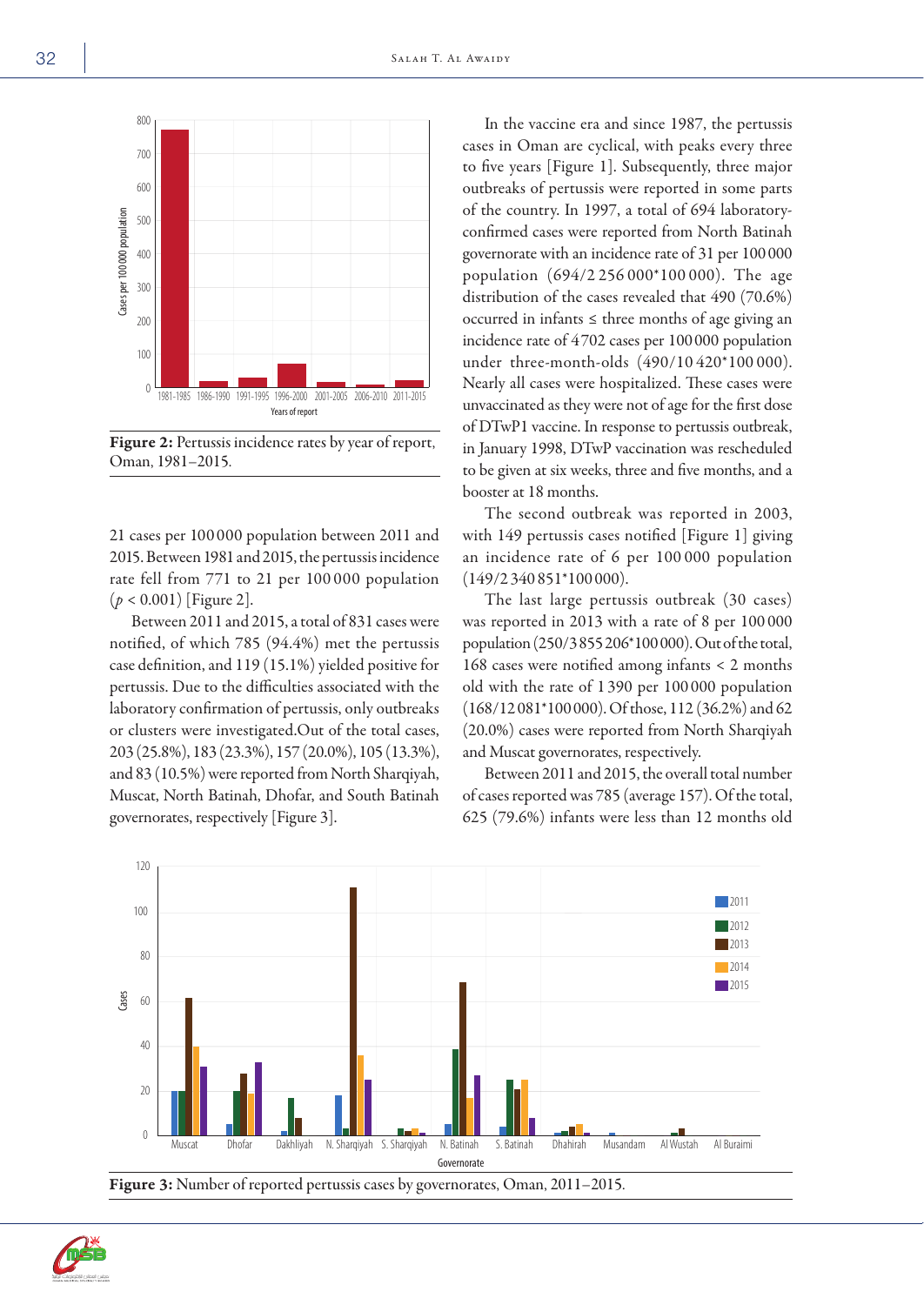

(average disease rate 185 per 100 000 population), and almost all patients were hospitalized. The incidence rates per 100 000 population showed a downward trend (373, 195, and 136 in 2013, 2014, and 2015, respectively) [Figure 4]. No deaths recorded were attributed to pertussis based on mortality since 2007.7

Between 2011 and 2015, the total recorded cases for infants aged  $< 2$  months was  $357/625$  (57.1%) [Figure 5], (average disease incidence is 600/100 000 population), for 2–3 months was 129/625 (20.6%) (average disease incidence is 202/100000 population), for 4–6 months was 80/625 (12.8%) (average disease incidence is 119/100000 population), and for 6–12 months was 59 (9.4%) (average disease incidence is 22/100 000 population). The majority of cases (486/625; 77.8%) were in infants aged < 4 months. The trend of pertussis disease incidence/100 000 population among infants < 2 months old was 295, 520, 1390, 446, and 353 in 2011, 2012, 2013, 2014, and 2015, respectively. In 2013, the highest pertussis rates observed were among all age groups younger than 12 months [Figure 6].

Of the total, 160/785 (20.3%) cases were in infants  $\geq 12$  months old (rate 4/100 000 population). Downward trend rates were reported among the 5–14 year age groups, and a very low disease rates were observed among in the > 15 years of age [Figure 6].



Figure 5: Pertussis cases by age group (< 12 months) and year of report, Oman, 2011–2015.



Figure 6: Pertussis incidence by age group (< 12 months) by year of report, Oman, 2011–2015.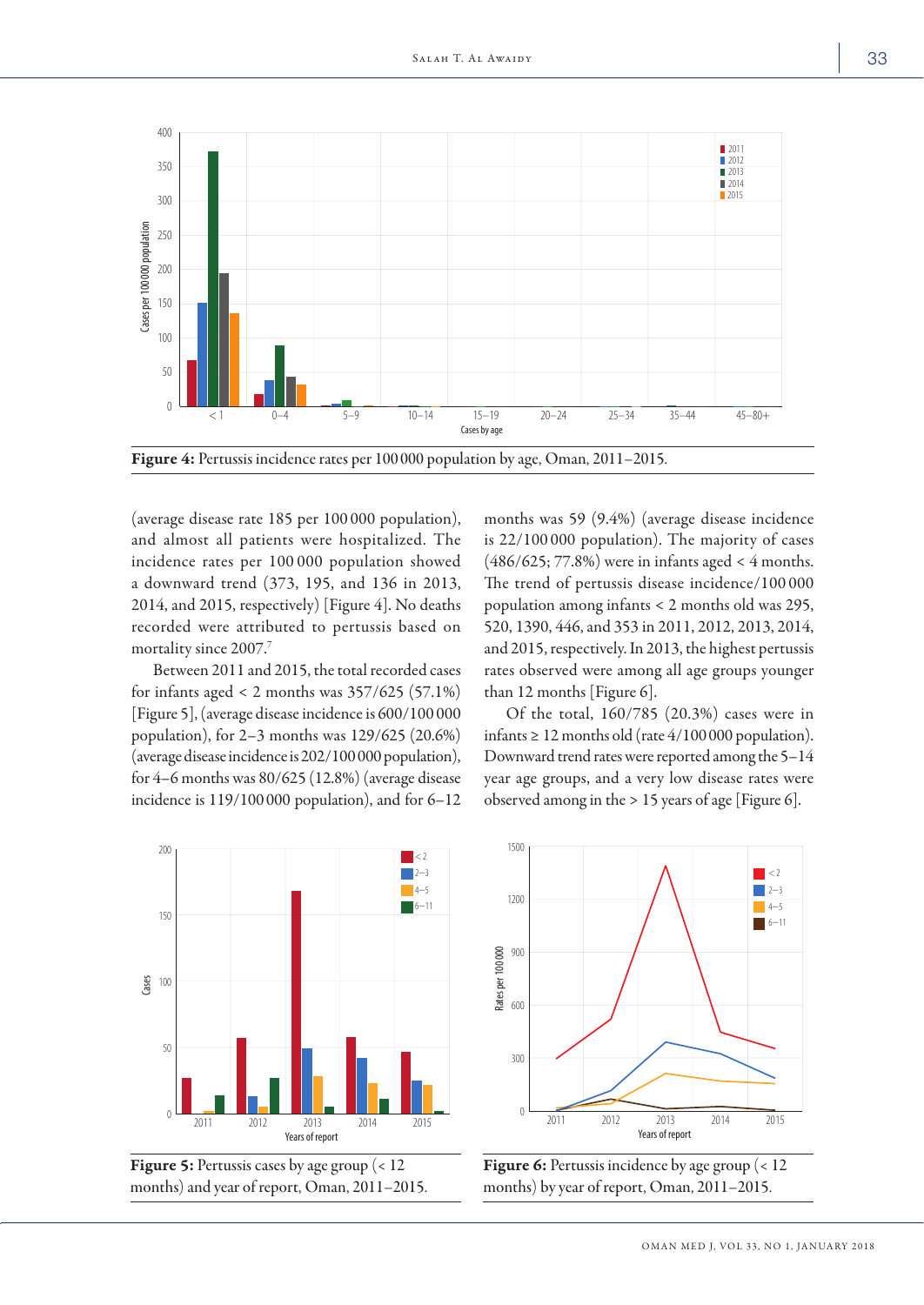Surveillance indicators have been monitored nationally and provincially since the introduction of case-based surveillance in 1996. The timeliness and completeness of reporting and investigation of suspect cases have been ≥ 95%. Outbreaks or cluster cases investigated have had clinical specimens collected, transported to, and tested by the national laboratory promptly.

### DISCUSSION

Oman has made progress towards pertussis control goals by implementing two main strategies: achieving and sustaining high vaccination coverage and population immunity and developing an efficient surveillance system.

The first strategy of sustaining high vaccination coverage has been achieved through high routine coverage (DTP3), reaching ≥ 97% (recommended ≥ 90%7 ) nationally and provincially. The second strategy, developing case-based surveillance for pertussis was implemented. Over the last decade, Oman has achieved all the targeted pertussis surveillance performance indicators.

The introduction of an infant vaccination program in 1981 was associated with a steep decline in the number of pertussis cases. Similar findings were reported from the US.<sup>12,13</sup>

Despite maintaining a high DTP3 and booster doses coverage rate (≥ 97%) among preschool-aged children, treatment of pertussis cases to prevent further spread of disease, and use of antimicrobial prophylaxis in contacts of pertussis cases, the control of pertussis has been a continuous challenge in Oman, which has experienced an increased periodic outbreaks. The outbreak and incidence show seasonal variations within years and epidemic cycles over multiple years with peaks occurring at three to five-year intervals with major outbreaks occurring in 1997 and 2013 as the number of susceptible persons in the population increased. Similar epidemiological situations have been observed in the countries of the European Union/European Economic Area (EU/EEA), with a growing number of pertussis cases, mostly in very young infants, adolescents, and adults.14

In the vaccine era, almost 79.6% of pertussis cases were observed in children aged < 12 months (rate of 185 per 100 000 population) and 77.8% were < 4 months. Notably, the incidence was highest in infants < 2 months old followed by 2–4 month olds, which

indicated that these infants were not protected.<sup>6,13,15</sup> Infants aged < 12 months have the greatest risk of hospitalization for complications and death from pertussis.13 Similar findings were observed in a local study, where 95% of the pertussis cases were in infants and  $75.5\%$  were aged < 4 months.<sup>16</sup> Studies from the US reported the pertussis burden remains the highest in infants, who also have the highest rates of complications and death. In the US and England, 91% of pertussis cases among < 12 month olds were hospitalized.17–20

Studies have demonstrated efficient transplacental transfer of anti-pertussis antibodies to the fetus, which protects the infant until they are old enough to receive the first dose of DTP vaccine at two months.6 Adolescents and adults serve as reservoirs and sources of transmission of pertussis to very young infants who are unimmunized or partially immunized and thus more vulnerable to diseaserelated complications and higher mortality.<sup>2-4</sup> Therefore, the focus of prevention and control efforts should be a priority for the protection of infants from the severe form of disease. Vaccination of pregnant women using a single dose of Tdap could be provided during a prenatal care visit between 20 and 22 weeks of pregnancy to maximize the maternal antibody response and passive antibody transfer to the infant. This is likely to be the most effective strategy for preventing disease in infants too young to be vaccinated against DTP.<sup>13,18</sup> A study from the UK indicated a high impact on infant pertussis-related morbidity and mortality with Tdap vaccination of pregnant women.<sup>21</sup> In addition, Oman widely implemented cocooning strategy by vaccinating adolescents (booster) and health care professionals who had not previously received Tdap, which may have an impact on disease prevention in our settings with high DTP3 coverage.<sup>6</sup>

Cases in adolescent and adults have also been detected and no significant disease incidence was observed. Similar findings were observed in Argentina<sup>15,19</sup> and Canada.<sup>22-24</sup> This could be attributed to low awareness among HCW of pertussis in the adolescent and adult population, resulting in under-diagnosed and/or underreported pertussis cases. Most of these infections are subclinical or mild, and prolonged cough may be the only clinical feature in adolescents or adults, who may present for diagnosis late or not at all.<sup>25</sup> Other factors include the tendency of HCW to report only severe

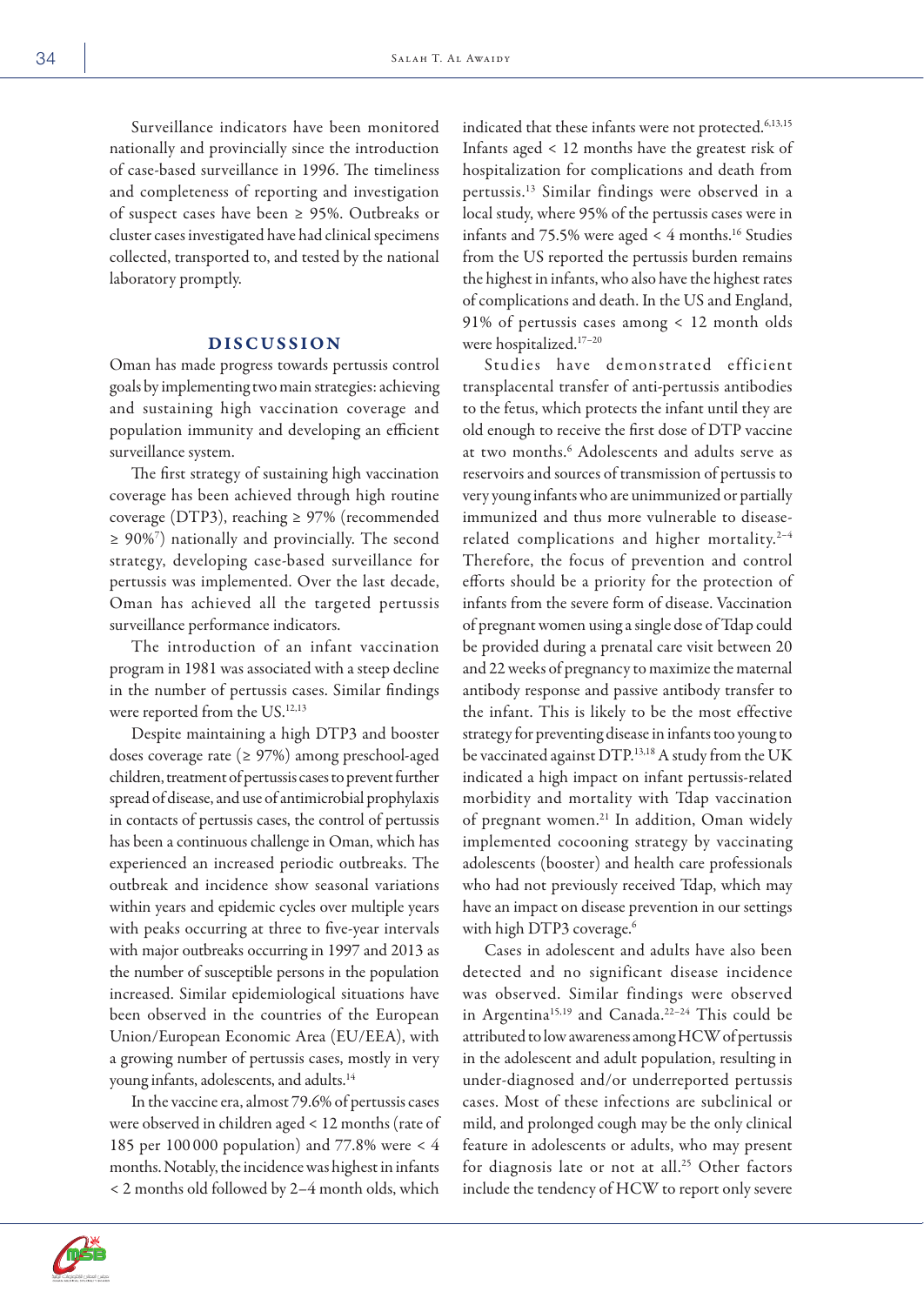Our study has some limitations including information on DTP history among cases that were not systematically collected; therefore, the rates of cases among vaccinated and unvaccinated were not calculated. Another limitation is that the majority of sporadic cases were diagnosed as clinical pertussis therefore, some of these cases might be due to *B. parapertussis*.

Adolescents and adults are known to be significant sources of transmission of *B. pertussis* to unvaccinated young infants. A systematic review of the source of infection in infants aged < 6 months demonstrated that household contacts were the source of *B. pertussis* in 74%–96% of cases.<sup>26</sup> Therefore, vaccination of adolescents using a single dose of Tdap in place of Td provided at 18 years would minimize the source of infection among household contacts.<sup>6</sup>

## **CONCLUSION**

Oman has shown a high DTP3 coverage over the years; however, pertussis remains a challenge to control in infants under 12 months old. Therefore, Tdap vaccination of pregnant women would help decrease the burden of pertussis since the majority of cases are children < 2 months of age who are too young to be vaccinated. In addition, there is an urgent need to improve hospital-based surveillance, particularly laboratory-confirmed disease and assessment of disease burden, with a particular focus on morbidity and fatalities in infants < 12 months old.

#### *Disclosure*

The authors declared no conflict of interest. No funding was received for this study.

#### *Acknowledgements*

We are in debt to H.E. Dr. Ali Bin Moosa, late Dr. Ali Jaffer Mohammed, Late H.E. Dr. Ahmed Al Ghassani, Late Dr. Musallam Al Buali, H.E. Dr Mohammed Al Hossani, Mr. Islam Al Bulushi, Mrs. Maryam Al Shueibi, Mr. Hasamudin Mohammed Nwar Alden, Mr. Baddar Al Rawahi, Mr. Salim Al Mahrouqi, Dr. Suleiman Al Busaidi, Dr. Said Al Baqlani, Dr. Hanan Al Kindi, Mr. Arumugam Raju, Dr. Shyam Bawikar, Dr. Idris Al Obaidani, Mrs. Halema Al Bulushi, Dr. Mohammed Farag, Dr. Jeffrey V. Singh, all Governorate EPI focal points and epidemiologists, Dr. Aleksandra Caric, Miss. Adithya sharanya, and Miss. Magda Salim Al Wahebi, for their vision and support.

#### references

- World Health Organization. Immunization, Vaccines and Biologicals. Pertussis [cited 2017 September]. Available from: www.who.int/immunization/diseases/pertussis/en/.
- 2. Cherry JD. Epidemiology of pertussis. Pediatr Infect Dis J 2006 Apr;25(4):361-362.
- 3. Wendelboe AM, Njamkepo E, Bourillon A, Floret DD, Gaudelus J, Gerber M, et al; Infant Pertussis Study Group. Transmission of Bordetella pertussis to young infants. Pediatr Infect Dis J 2007 Apr;26(4):293-299.
- 4. Bisgard KM, Pascual FB, Ehresmann KR, Miller CA, the source? Pediatr Infect Dis J 2004 Nov;23(11):985-989.
- 5. Lavine J, Broutin H, Harvill ET, Bjørnstad ON. Imperfect vaccine-induced immunity and whooping cough transmission to infants. Vaccine 2010 Dec;29(1):11-16.
- 6. World Health Organization. The weekly epidemiological record (WER) 2017;90(44):661–680 [cited 2017 September]. Available from: http://www.who.int/wer/en.
- 7. Ministry of Health. Oman. Annual Health Report 2015. Directorate General of Planning. Department of Information and Statistics; 2015.
- Health Facts 2014, Ministry of Health, 2014 [cited: 2017 September]. Available from: https://www.moh.gov.om/do cuments/274609/274943/%D8%AD%D9%82%D8%A7 %D8%A6%D9%82+%D8%B5%D8%AD%D9%8A%D8 %A9+2014/cad173e0-bebf-45bd-a49a-80ced22fbfc8.
- 9. Ministry of Health. Manual on expanded program on immunization. Department of surveillance and disease control 2002. Directorate General of Heath Affairs [cited 2017 September]. Available from: http://www.cdscoman. org/uploads/cdscoman/EPI\_Manual.pdf.
- 10. Al Awaidy ST. Impact of strategies and activities for reducing morbidity and mortality of vaccine-preventable diseases in Oman: A status report. J Vaccines Immun 2015;3(1):1-6.
- 11. Ministry of Health. Communicable disease surveillance & control 2012. Expanded Programme on Immunization (EPI) [cited 2017 September]. Available from: http://www. cdscoman.org/immunization.html.
- 12. The Oman World Health Survey, 2008 [cited 2014 October]. Available from: https://drive.google.com/file/ d/0B07Z7alv9G2gWWJfeVM2LTFrcXc/view.
- 13. Centers for Disease Control and Prevention (CDC). Updated recommendations for use of tetanus toxoid, reduced diphtheria toxoid and acellular pertussis vaccine (Tdap) in pregnant women and persons who have or anticipate having close contact with an infant aged <12 months Advisory Committee on Immunization Practices (ACIP), 2011. MMWR Morb Mortal Wkly Rep 2011 Oct;60(41):1424-1426.
- 14. European Centre for Disease Prevention and Control. Expert consultation on pertussis, Barcelona, 20 November 2012. Stockholm: ECDC; 2014.
- 15. Hozbor D, Mooi F, Flores D, Weltman G, Bottero D, Fossati S, et al. Pertussis epidemiology in Argentina: trends over 2004-2007. J Infect 2009 Oct;59(4):225-231.
- 16. Al Maani A, Al Qayoudhi A, Nazir HF, Omar H, Al Jardani A, Al Muharrami Z, et al. Pertussis and Pertussis like Illness: Pediatric Experience in Oman. Oman Med J 2017 Sep;32(5):396-402.
- 17. Pertussis United States 1997-2000 [cited 2017 September]. Available from: https://www.cdc.gov/mmwr/preview/ mmwrhtml/mm5104a1.htm.
- 18. Pertussis [cited 2017 September]. Available from: https:// www.cdc.gov/vaccines/pubs/pinkbook/downloads/pert. pdf.
- 19. Nardone A, Pebody RG, Maple PA, Andrews N, Gay NJ, Miller E. Sero-epidemiology of Bordetella pertussis in England and Wales. Vaccine 2004 Mar;22(9-10):1314- 1319.
- 20. Public Health England 1998-1995. Enhanced Pertussis